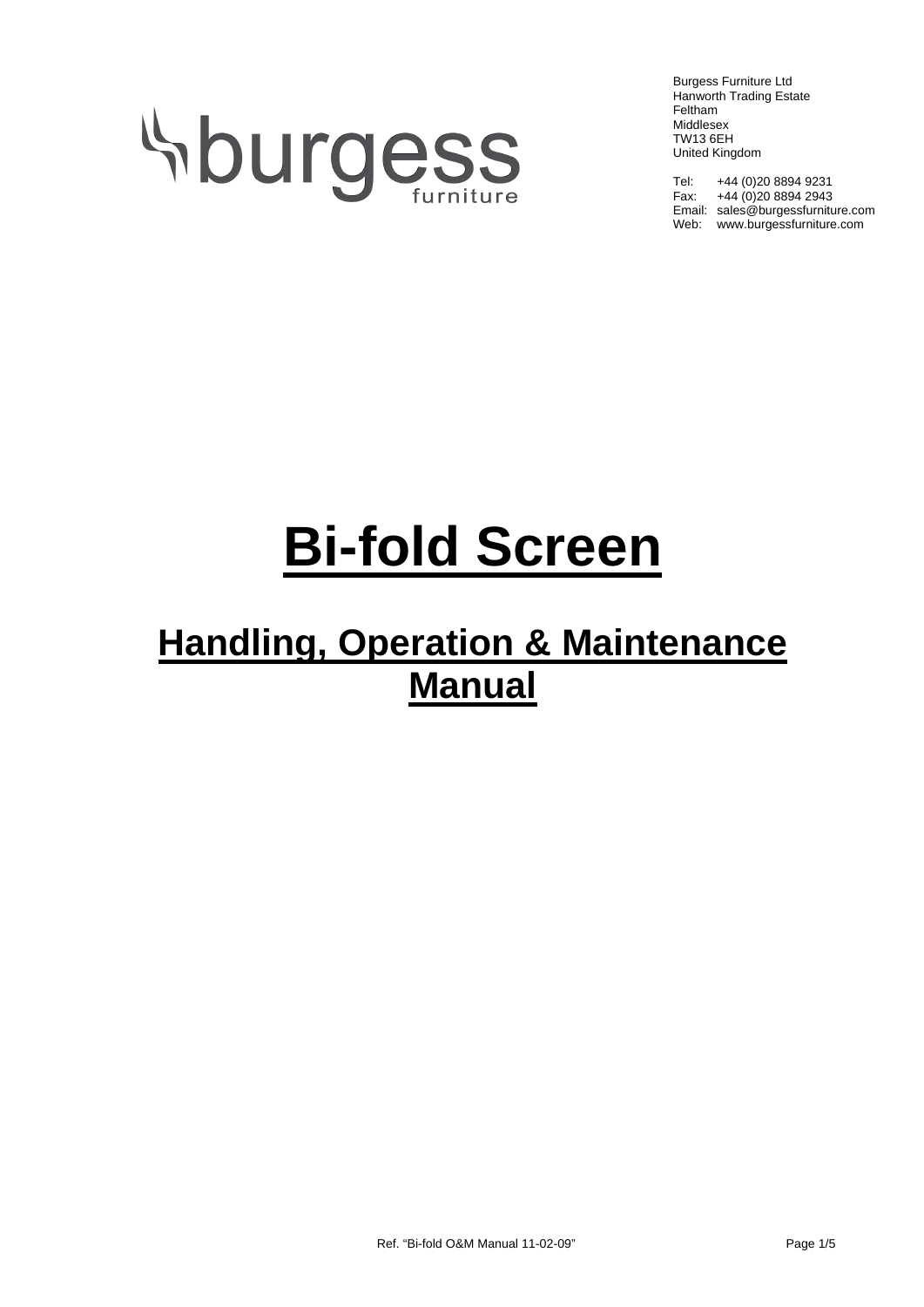### **CONTENTS**

| <b>SECTION</b><br><b>Section 1- Introduction</b> |                                                                    | <b>PAGE</b> |
|--------------------------------------------------|--------------------------------------------------------------------|-------------|
|                                                  |                                                                    | 3           |
| 1.1<br>1.2                                       | <b>About This Manual</b><br>Health & Safety (UK)                   | 3<br>3      |
| Section 2 - Handling, Storage & Operation        |                                                                    | 4           |
| 2.1<br>2.2<br>2.3                                | Handling<br>Storage<br>Operation                                   | 4<br>4<br>4 |
| Section 3 - Maintenance & Repair                 |                                                                    | 5           |
| 3.1<br>3.2<br>3.3<br>3.4                         | General<br>Maintenance Schedule<br>Cleaning<br>Inspection & Repair | 5<br>55555  |
| 3.5                                              | Lubrication                                                        |             |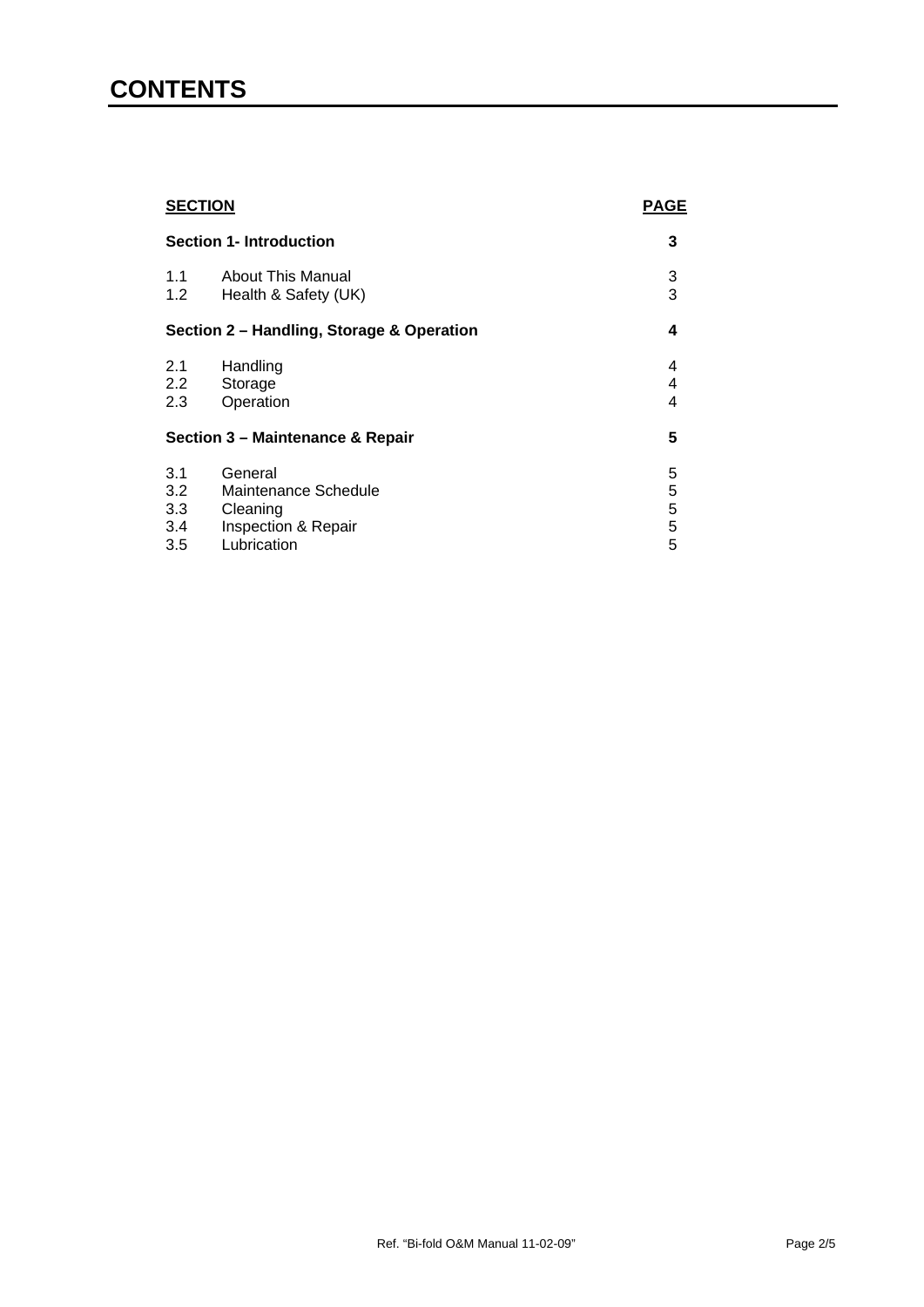#### **1.1 About This Manual**

- 1.1.1 This manual is intended for the instruction and guidance of personnel charged with the handling, operation and maintenance of Burgess Bi-fold Screens.
- 1.1.2 The procedures given in this must be read and understood by all relevant personnel.
- 1.1.3 Some procedures given may require specialist work. This will be flagged where appropriate.
- 1.1.4 Any relevant diagrams will be found within this manual.
- 1.1.5 Burgess Furniture cannot be held liable for any loss, damage or injury resulting from failure to follow the procedures given.

#### **1.2 Health & Safety (UK)**

- 1.2.1 It is the Employers duty under the Health & Safety at Work Act 1974 to ensure all operational staff are aware of manual handling recommendations under the Manual Handling Operations Regulations 1992 (SI 1992 No. 2793).
- 1.2.2 Assessment should address itself to (a) task, (b) load, (c) working environment, and (d) individual capability.
- 1.2.3 Please refer to relevant brochure for individual weights or contact Burgess Furniture Ltd.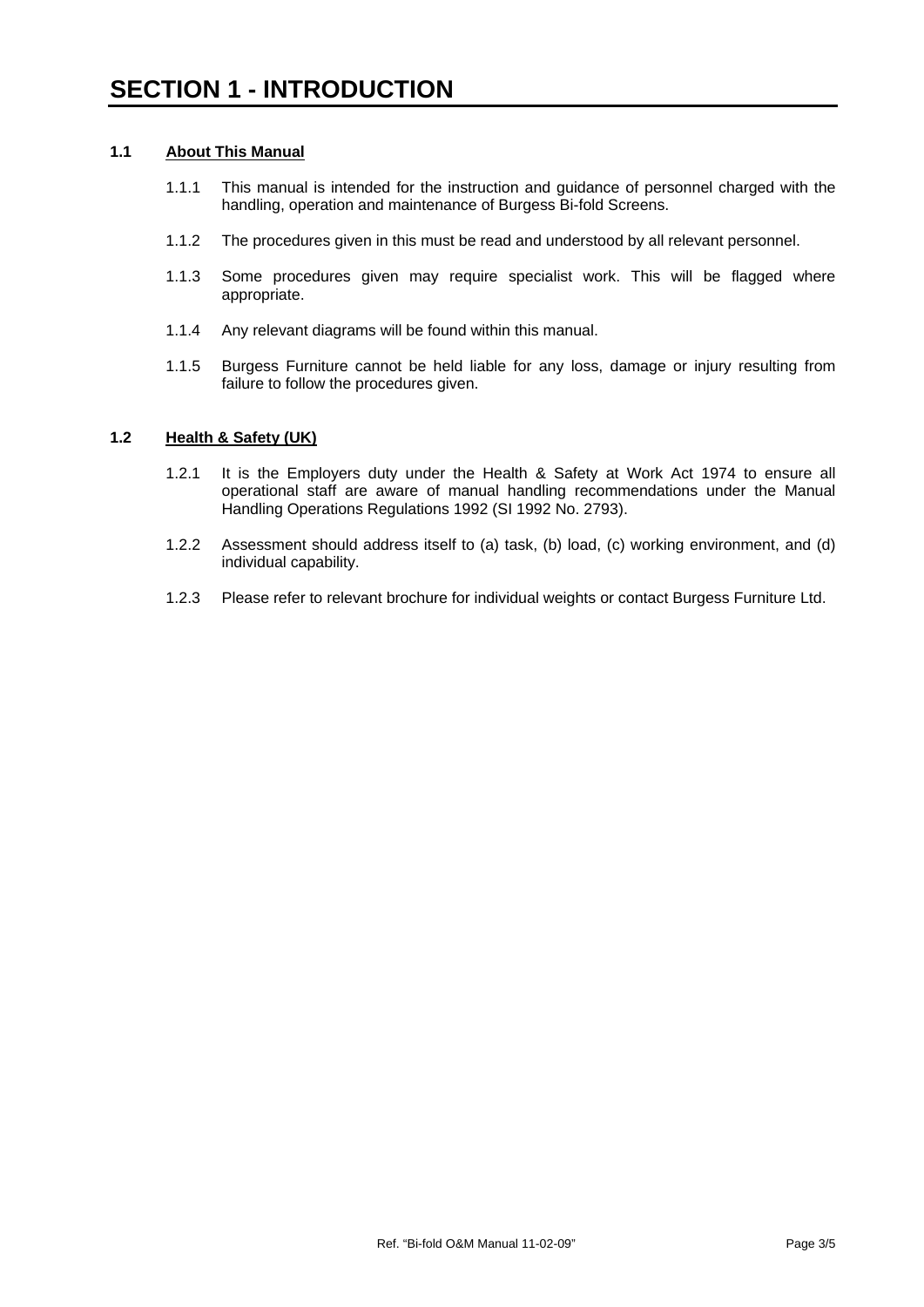#### **2.1 Handling**

- 2.1.1 To minimise the risk of personal injury and / or damage to screens, it is recommended that the screens are moved in their folded position.
- 2.1.2 The screens can be safely moved by one person, however an assistant may be desirable when setting up the screens.
	- **If the individual feels the task is too much for them alone they should seek assistance rather than risk injury and / or damaging the screen.**

#### **2.2 Storage**

- **Unless specified, Burgess products are not intended for outside use and must not be stored in sunlight, rain, dew, or salt air.**
- 2.2.1 Bi-fold screens should be stored folded. Multiple screens can be stored "nested", with the castor plates of one screen passing under the panel of the next screen.

#### **2.3 Operation**

- 2.3.1 Wheel the screen into position, ensuring there is adequate space to unfold the screen as desired.
- 2.3.2 Lock the three braked castors to fix the screen in place.